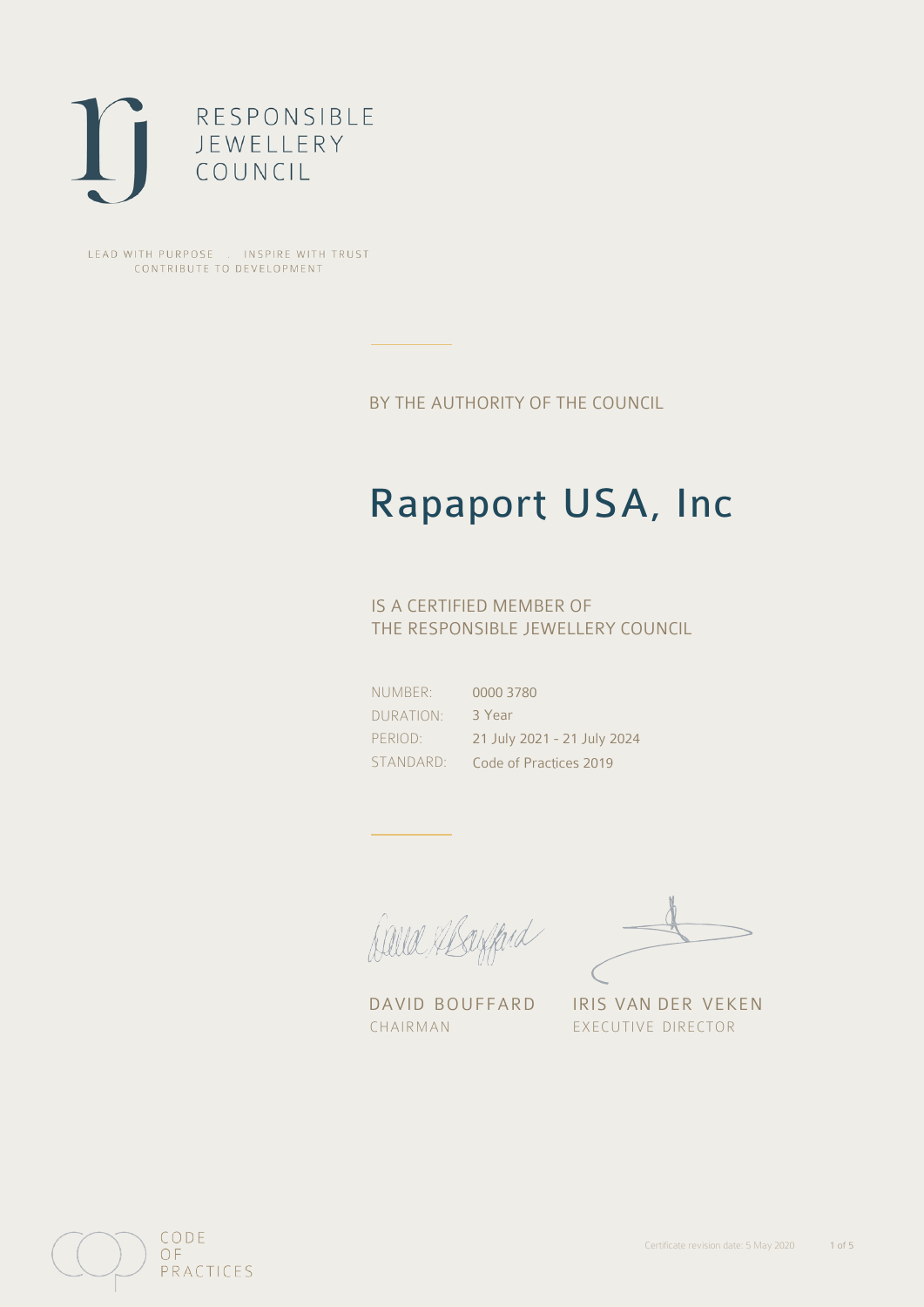

# **CERTIFICATION OVERVIEW**

| <b>MEMBERSHIP</b><br><b>FORUM</b>                   | Service Industry                                                                                                                                                                                                                                                                                                                                                                                                                       |
|-----------------------------------------------------|----------------------------------------------------------------------------------------------------------------------------------------------------------------------------------------------------------------------------------------------------------------------------------------------------------------------------------------------------------------------------------------------------------------------------------------|
| <b>AUDIT</b><br><b>DATE</b>                         | 09 July 2021                                                                                                                                                                                                                                                                                                                                                                                                                           |
| <b>AUDIT</b><br><b>TYPE</b>                         | Re-certification                                                                                                                                                                                                                                                                                                                                                                                                                       |
| APPLICABLE<br><b>STANDARD</b>                       | Code of Practices 2019                                                                                                                                                                                                                                                                                                                                                                                                                 |
| <b>ACCREDITED</b><br><b>AUDIT FIRM</b>              | Bureau Veritas Italia                                                                                                                                                                                                                                                                                                                                                                                                                  |
| APPLICABLE<br><b>PROVISIONS</b><br>2.<br>21.3<br>6. | 1. General requirements: 1-4, except 3.2<br>Responsible supply chains, human rights and due<br>diligence: 5-14, except 7.1a, 7.3, 8, 9, 11.3, 13.2-4, 14.2-3<br>3. Labour rights and working conditions: 15-22, except 19.3,<br>4. Health, Safety and Environment: 23-27, except 23.10, 27.4<br>5. Gold, Silver, PGM, diamond and coloured gemstone<br>products: 28-30, except 28.2b-j, 29.2, 30<br>Responsible mining: Not applicable |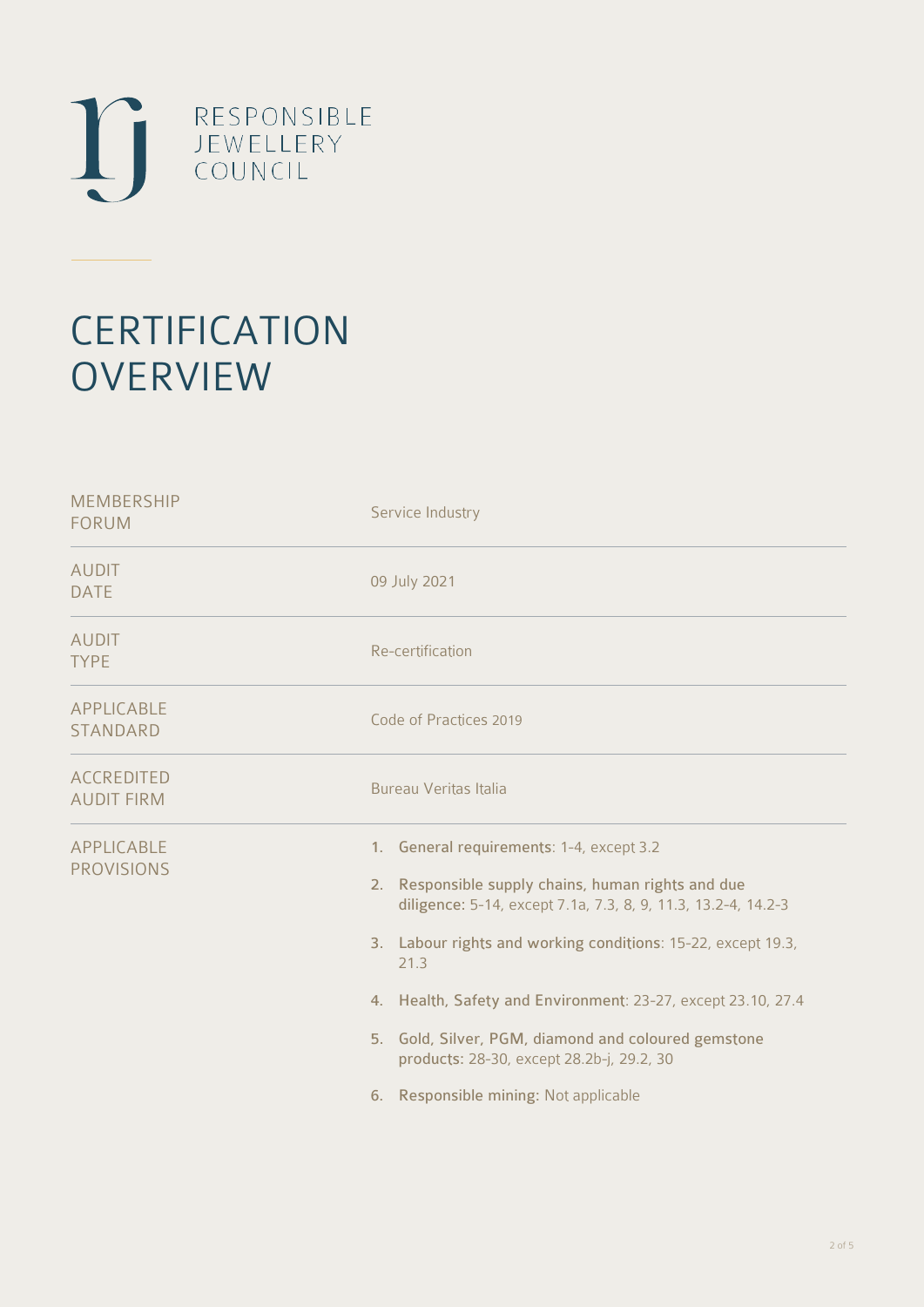| <b>PROVENANCE</b><br><b>CLAIMS</b>         | Not applicable                                                                                                                                                                                                                                                      |
|--------------------------------------------|---------------------------------------------------------------------------------------------------------------------------------------------------------------------------------------------------------------------------------------------------------------------|
| <b>AUDITOR STATEMENT OF</b><br>CONFORMANCE | Based on the scope and findings of the certification audit, the member<br>has demonstrated a conformance level consistent with a:                                                                                                                                   |
|                                            | 3 Year Certification                                                                                                                                                                                                                                                |
| <b>NEXT AUDIT TYPE</b>                     | MID-TERM REVIEW (within 12-24 months):                                                                                                                                                                                                                              |
|                                            | A. Mid-term review NOT required due to:                                                                                                                                                                                                                             |
|                                            | No anticipated changes to the certification scope during the<br>certification period                                                                                                                                                                                |
|                                            | 3 or less minor non-conformances with critical provisions or in<br>general identified by the audit (not covered by parallel audits<br>for schemes identified as equivalent to RJC's) for an individual<br>member in the mining sector or a non-mining sector member |
|                                            | <25 full time equivalent personnel                                                                                                                                                                                                                                  |
|                                            | Low risk of non-conformances due to management controls                                                                                                                                                                                                             |
|                                            | Existence of parallel audits for schemes recognised by RJC                                                                                                                                                                                                          |
|                                            | Strong internal controls ensuring effective review and closure<br>of corrective actions for non-conformances                                                                                                                                                        |
|                                            |                                                                                                                                                                                                                                                                     |
|                                            | B. Mid-term review (desktop only) required due to:                                                                                                                                                                                                                  |
|                                            | No impact on conformance levels from any changes to the<br>certification scope                                                                                                                                                                                      |
|                                            | 5 or less minor non-conformances with critical provisions or in<br>general identified by the audit (not covered by parallel audits<br>for schemes identified as equivalent to RJC's) for an individual<br>member in the mining sector or a non-mining sector member |
|                                            | Possibility of remote verification of actions                                                                                                                                                                                                                       |
|                                            | No risk to critical provisions                                                                                                                                                                                                                                      |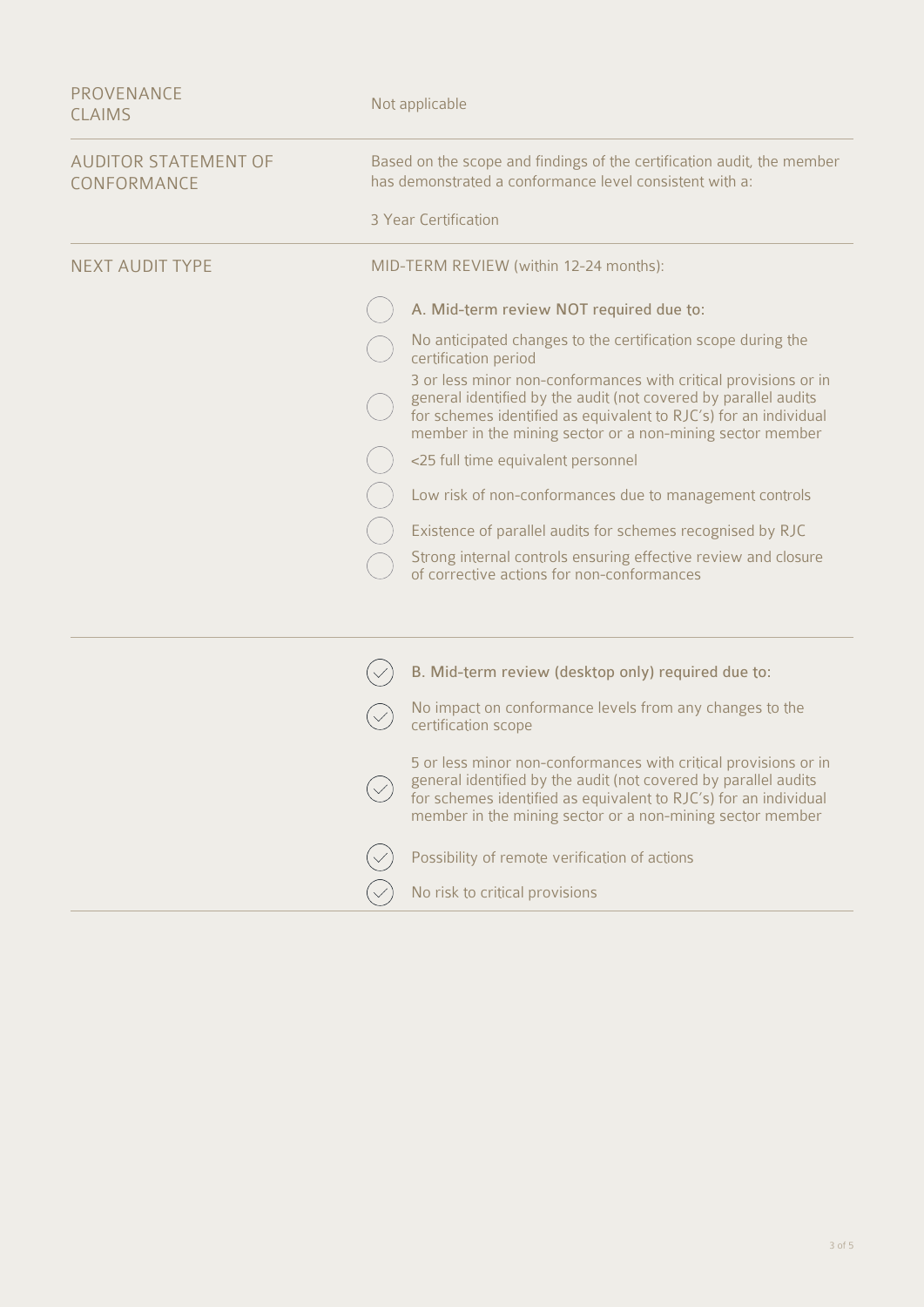| C. Mid-term review (with a site visit) required due to:                                                                                                                                                                                                                |
|------------------------------------------------------------------------------------------------------------------------------------------------------------------------------------------------------------------------------------------------------------------------|
| Known and anticipated changes to the certification scope<br>during the certification period                                                                                                                                                                            |
| Member no longer supporting external standards and<br>initiatives recognised by RJC                                                                                                                                                                                    |
| 6 or more minor non-conformances with critical provisions or<br>in general identified by the audit (not covered by parallel<br>audits for schemes identified as equivalent to RJC's) for an<br>individual member in the mining sector or a non-mining sector<br>member |
| New systems and controls for critical provisions that could not<br>be tested at the certification audit                                                                                                                                                                |
| Need to test new systems and controls ensuring respect for<br>critical provisions                                                                                                                                                                                      |
| Facilities with risk of non-conformances with critical provisions                                                                                                                                                                                                      |
| Other reasons presented by the lead auditor necessitating an<br>onsite verification                                                                                                                                                                                    |

#### CERTIFICATION SCOPE

Business name of entity/facility **Location (City and Country)** Business Activity Business Activity Rapaport India Private Limited Surat, India Surat, India **Business Activity** R.T.J. Rapaport Technologies Jerusalem Ltd Jerusalem, Israel<br>Rapaport Communications (Israel) Ltd Ramat Gan, Israel Rapaport Communications ( Israel) Ltd Ramat Gan, Israel Rapnet, Other Services<br>Rapaport Diamond Trading Ltd Ramat Gan, Israel Rapaport Diamond Trading Rapaport Diamond Trading Ltd **Ramat Gan, Israel Communist Communist Communist Communist Communist Communist Communist Communist Communist Communist Communist Communist Communist Communist Communist Communist Communist Comm** Rapaport Gemological Laboratories Ltd<br>Rapaport Belgium bvba Rapaport Private LLC<br>
Rapaport Laboratories India LLP<br>
Surat, India New York, USA Trading Crading Rapaport Laboratories India LLP Surat, India Surat, India Surat, India Grading Surat, India Grading Surat, India Grading Surat, India Grading Surat, India Grading Surat, India Surat, India Grading Surat, India Grading Sura Rapaport Laboratories India LLP<br>Rapaport Marketing Inc. Rapaport Marketing Inc. Las Vegas, USA Marketing and consulting Services Diamond Research & Marketing Institute LLC New York, USA Information Services<br>Rapaport Diamond Corporation New York, USA Information Services Rapaport Diamond Corporation

### ABOUT THIS CERTIFICATION

Eurat, India **Private Limited Surat, India Private Limited Surat, Information Services, Rapnet**<br> **Private Limited Surat, India Private Services IT. C** Antwerp, Belgium bvba Belgium bvba Brading, Information Services, Rapnet<br> Trading Trading Information Services, Rapnet

This certification is issued by the Responsible Jewellery Council in accordance with its standards and supporting documentation, available on the [RJC website.](https://www.responsiblejewellery.com/)

This certificate can be authenticated on the [RJC website.](https://www.responsiblejewellery.com/) Please contact [certification@responsiblejewellery.com](mailto:certification@responsiblejewellery.com) with any questions.

The RJC aims to ensure the fair, timely and objective resolution of complaints relating to RJC certification. The complaints mechanism and contact details can be accessed on the [RJC website](https://www.responsiblejewellery.com/).

#### DISCLAIMER

No guarantee, warranty or representation is made by the RJC as to the accuracy or completeness of the information in this COP certificate, and no advice or information, whether<br>oral or written, obtained from the RJC or els To the fullest extent permitted by law, the RJC does not accept or assume responsibility to anyone for the audit process, for the member, for the entity, for the auditor, for COP certification, or for the decision to grant COP certification.

The Responsible Jewellery Council is the trading name of the Council for Responsible Jewellery Practices Ltd. The Council for Responsible Jewellery Practices Ltd, Quality House,<br>5-9 Quality Court, London, WC2A 1HP, UK. The